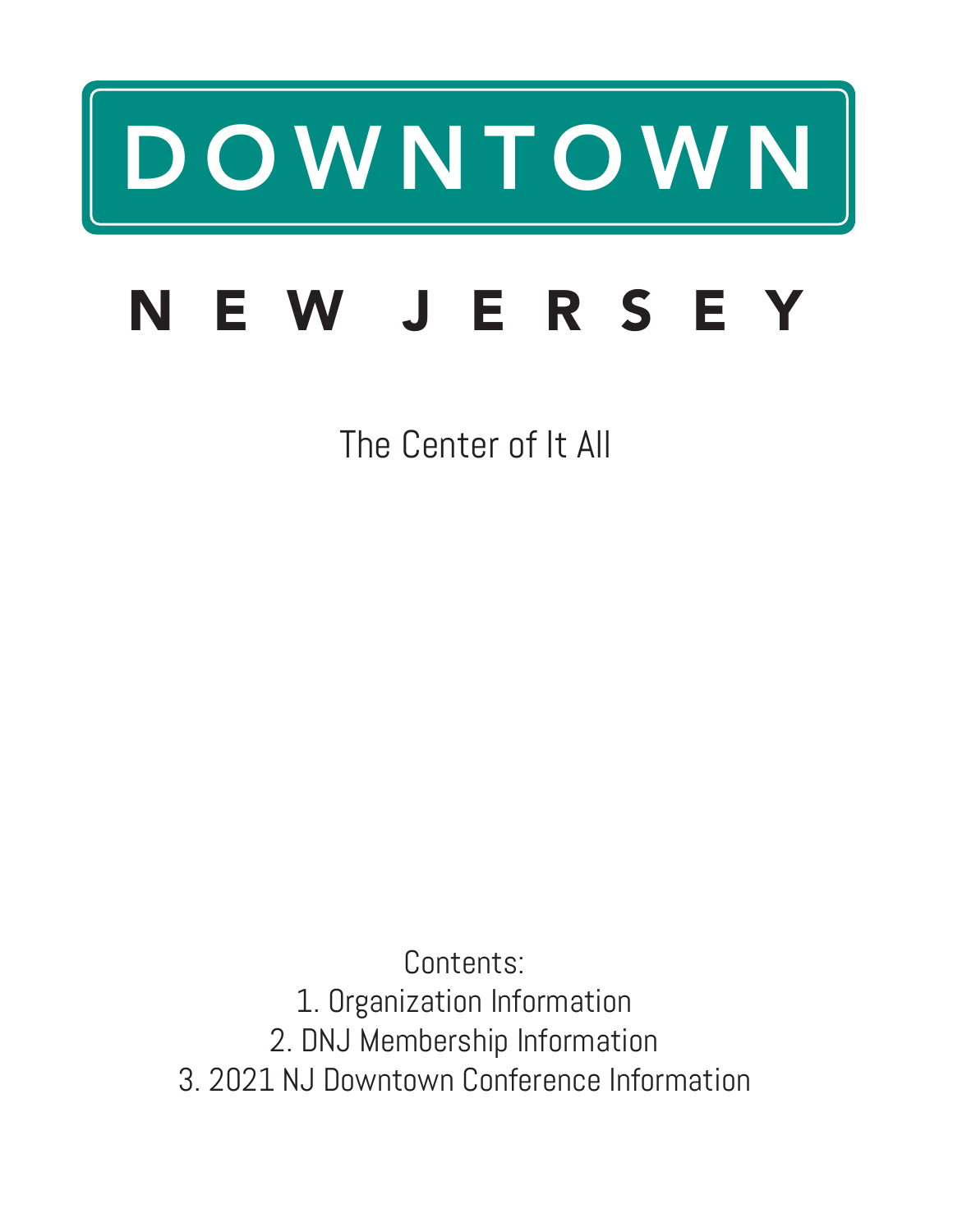

## N E W J E R S E Y

#### ABOUT DOWNTOWN NEW JERSEY

Downtown New Jersey is the organization of individuals, businesses, government agencies, and local and regional organizations that are passionate about downtowns. Downtowns provide a focal point for our communities, reflect their unique identities, provide a convenient local place of commerce, provide our communities a sense of place, and offer a place in which people gather and truly be community.

Downtown New Jersey is a resource dedicated to ensuring the vitality of our downtowns. Count on us as your resource for anything regarding downtowns in New Jersey.

#### MISSION STATEMENT

Downtown New Jersey is an advocate for downtown commercial districts in New Jersey to:

- Provide information and educational opportunities for professional downtown and commercial district revitalization organizations;
- Recognize the best efforts of these organizations;
- Track judicial and legislative issues which can affect the success of New Jersey's downtown commercial districts;
- Provide opportunities to foster communication among the business, government and professional communities concerned with the well-being of downtown and commercial districts.
- To inform and educate membership on legislative issues involving downtowns and commercial business districts.

## www.DOWNTOWNNJ.com

@DowntownNewJersey @DowntownNJ

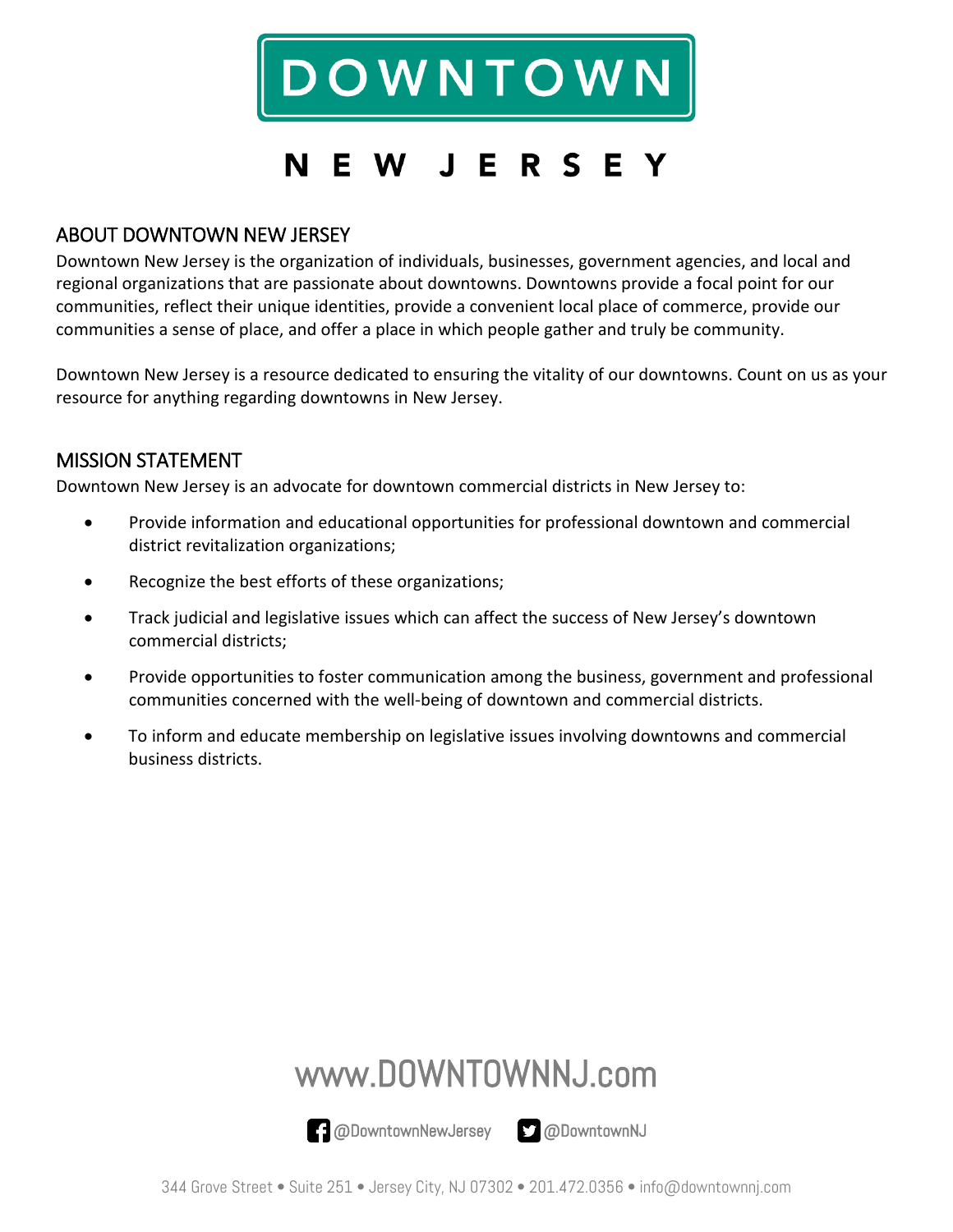#### **DOWNTOWN**

NEW JERSEY

#### November 2020

**Robert Zuckerman** *President*

**Jay S. Kruse** *Vice President*

**Jonathon Tyler** *Vice President*

**Vanessa Quijano** *Treasurer*

**Sherry Cronin** *Secretary*

**Nancy Adams**

**Susan Adelizzi-Schmidt**

**Gabe Bailor**

**Chris Bernardo**

**Jef Buehler**

**Michael Darcy**

**Julie Doran**

**Christina Fuentes**

**Deborah Hoffman**

**Robert S. Goldsmith, Esq**

**Stuart Koperweis**

**Beth Lippman**

**Emily Manz**

**Elayne McClaine** 

**Robert Peluso**

**Michael Redpath**

**Michelle Richardson**

**Donald Sammet**

**Stephen A. Santola**

**Pamela Stefanek**

**Tom Strowe**

**Debra Tantleff**

We know it's been rough for downtowns these past few months. Downtown New Jersey has been busy keeping up with the changing landscape for main streets and downtown communities in light of the state of emergency. Our ability to continue to advocate for New Jersey's downtowns during these especially challenging times depends on member support.

Below you'll find a partial list of our efforts over the past year. We hope you will read it and see the value in **joining our ranks**.

Here are just a few of the things you can look forward to as a member of DNJ:

- **COVID Response:** Within a week of the shutdown, Downtown New Jersey created a COVID-19 Resource Page on our website, and began hosting near weekly Downtown Management Forums via ZOOM. Forum topics have ranged from BID budgeting to a retail market overview to re-launching farmers markets. We created a Reopening & Recovery Policy Paper based on input from our members, which we shared with the legislature and the NJ Restart & Recovery Council as a member of the Main Street Committee. View all of the resources a[t www.downtownnj.com/covid](http://www.downtownnj.com/covid)
- **The Center of It All:** Downtown New Jersey's quarterly e-newsletter keeps members updated on statewide developments, including policies, trends, and events. Our *Member Spotlight* features best practices in member downtowns; this year we've been highlighting the great work our downtowns have been doing to support their small businesses during the pandemic. We welcome member submissions for articles or upcoming events.
	- **Downtown New Jersey online:** Visi[t www.downtownnj.com](http://www.downtownnj.com/) to see new articles and event postings. You can also follow us on Twitter (@downtownnj) and Facebook (@DowntownNewJersey) for the latest downtown-related news. We also started a Facebook Group where DNJ members and partners can discuss hot topics and exchange ideas. Join at www.facebook.com/groups/DNJforum
	- **Conference:** Last year's conference took place in Bloomfield Center. The event was well attended and included great discussions about downtown management and retail trends. We will be holding a virtual conference January 19-22, 2021 – stay tuned for more information a[t www.downtownnj.com/conference](http://www.downtownnj.com/conference)
- **Panels & Forums:** Our quarterly "lunch and learn" round tables are proving to be a great venue for downtown managers and economic development officials to network, discuss hot topics, and share best practices. We also began a partnership with NJTOD.org to host bi-annual forums about "TOD in Your Downtown". Stay tuned for more information about the round tables and forums at [www.downtownnj.com/events.](http://www.downtownnj.com/events)
- **Watching out for you:** From COVID response to SID governance to liquor licenses, we've kept an eye on what goes on in Trenton, and made sure you stay informed. To stay on top of what's happening in Trenton, check out our quarterly Policy Watch at [www.downtownnj.com/advocacy.](http://www.downtownnj.com/advocacy)

DNJ members help to make all of these benefits possible. Please support Downtown New Jersey by joining today. We look forward to working with you and wish you a healthy summer.

Cordially,

Membership Committee Chair **Executive Director** 

Emily Manz  $\sim$  Courtenay D. Mercer, PP, AICP

**Courtenay D. Mercer, PP, AICP** *Executive Director*

#### **Downtown New Jersey**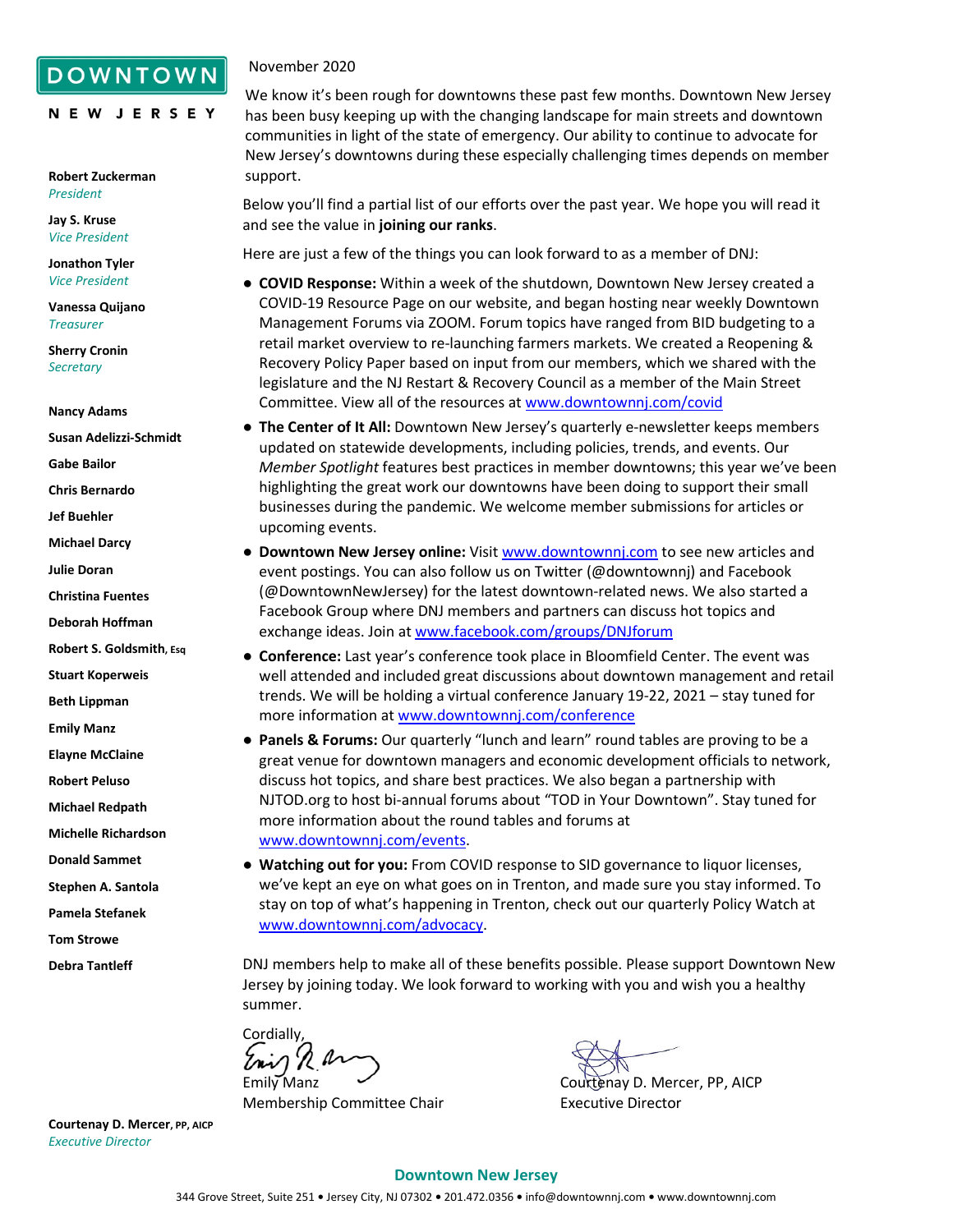

## NEW JERSEY

#### **Membership Form**

Thank you for becoming a member of Downtown New Jersey!

#### **Membership Type** (check one)

| Corporate/Institutional (11+ employees) | \$1,000.00 |
|-----------------------------------------|------------|
| Business/Professional (2-10 employees)  | \$500.00   |
| Sole Practitioner                       | \$350.00   |
| Government/Non-Profit                   | \$295.00   |
| Individual                              | \$100.00   |
| Retired                                 | \$50.00    |
| Student                                 | \$25.00    |

#### **Contact Information**

| <b>Amount Enclosed:</b> | $\frac{1}{2}$ |
|-------------------------|---------------|

**Please make check payable and mail payment and form to:** Downtown New Jersey, Inc. 344 Grove Street, Suite 251 Jersey City, NJ 07302

*You can also join online at <www.downtownnj.com/membership>* **Questions? Email [info@downtownnj.com](mailto:info@downtownnj.com) or call 201-472-0356.**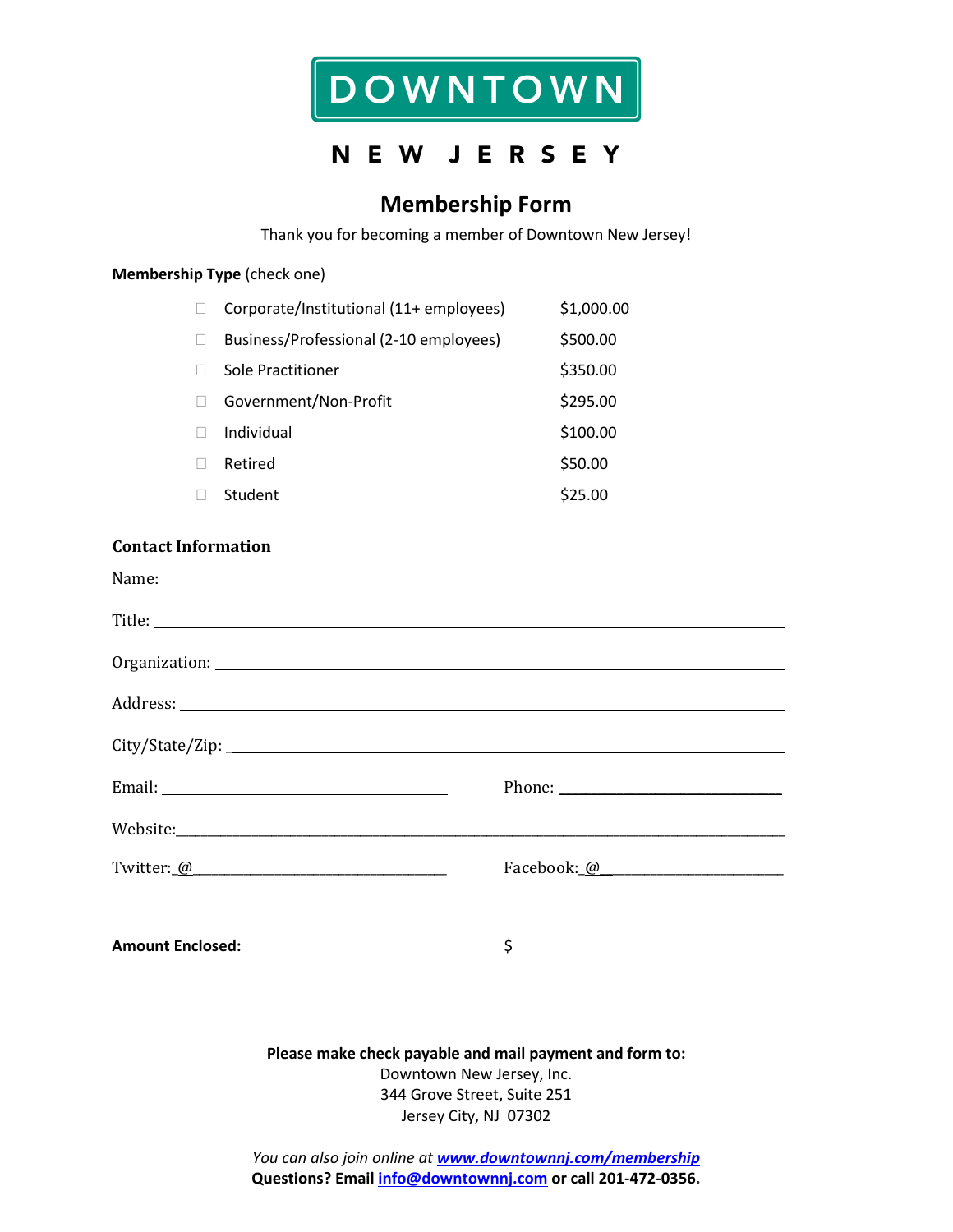

## Downtown Recovery: Survive & Thrive in 2021

The Downtown New Jersey Conference is the place to network and learn with professionals engaged in the management and revitalization of the state's downtowns.

## Agenda

### Tuesday, January 19

- 12:00PM 12:45PM Keynote: Governor Murphy *(invited)*
- $12:50PM 1:35PM$ Virtual Exhibit Hall & **Networking**
- $\bullet$  1:45PM 3:00PM Panel: A Different Kind of Economic Recovery?

## Thursday, January 21

- $\bullet$  12:00PM 1:15PM Panel: Placemaking for the Win
- $\bullet$  1:15PM 1:30PM Placemaking Awards\*
- 1:30PM 2:15PM: Virtual Exhibit Hall & Networking
- $2:30PM 3:45PM$ Panel: Retail in the Changing Downtown Environment
- $-4:00PM 5:15PM$ Virtual Tour & Happy Hour

### Friday, January 22

- $12:00PM 1:15PM$ Panel: Disrupted Development
- $\bullet$  1:15PM 1:30PM Break & Virtual **Networking**
- $1:30PM 2:45PM$ Panel: Mayor's Round Table

## Register by December 31st to enjoy Early Bird rates!

#### Interested in sponsorship and exhibiting opportunities? More information at: [www.downtownnj.com/](http://www.downtownnj.com/programs/2018-conference/sponsorship/)sponsorship

#### \* Placemaking Awards

Downtown New Jersey will recognize excellent placemaking projects and initiatives intended to help small businesses survive and thrive during the shut down and capacity limitations associated with the COVID-19 pandemic. For more information about how to submit your placemaking initiative for consideration, visit <u>[https://www.downtownnj.com/programs/placemaking-awards/](https://www.downtownnj.com/programs/placemaking-awards/ )</u>

## [www.DOWNTOWNNJ.com](http://www.DOWNTOWNNJ.com)

**[info@downtownnj.com](mailto:info%40downtownnj.com?subject=DNJ%20Conference%20Inquiry) Q** 201.472.0356 **@@** [@DowntownNewJersey](https://www.facebook.com/DowntownNewJersey/) **@** [@DowntownNJ](https://twitter.com/downtownnj)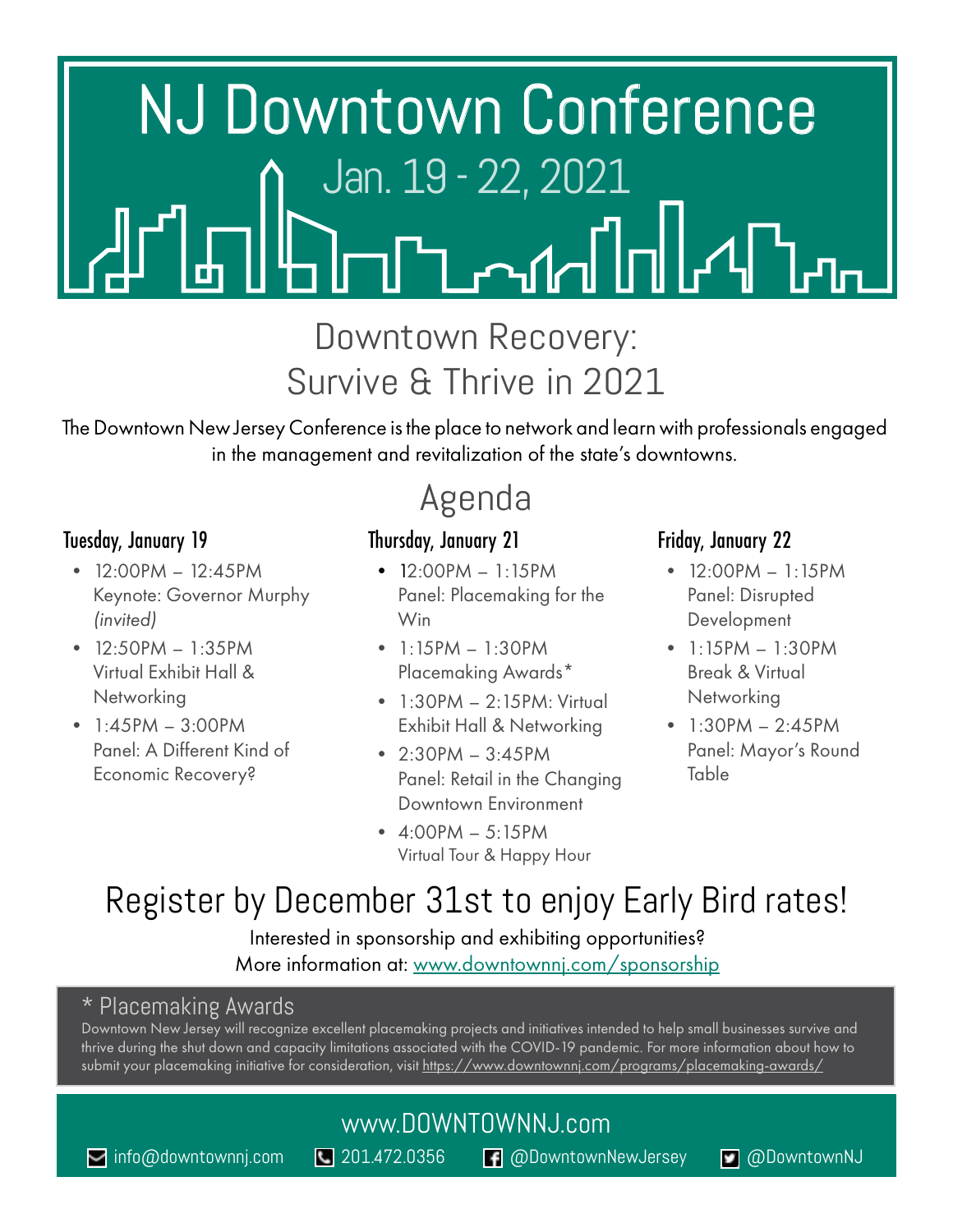

## **NEW JERSEY**

## 2021 VIRTUAL CONFERENCE REGISTRATION

January 19 - 22, 2021

## Downtown Recovery: Survive & Thrive in 2021

Looking for advertising and exhibiting opportunities at the DNJ Conference, then consider becoming a sponsor. Every sponsorship level comes with at least one (1) all-inclusive registrations, so be sure to check out Conference Sponsorship opportunities before you register. More information at: [www.downtownnj.com/s](http://www.downtownnj.com/programs/2018-conference/sponsorship/)ponsorship

Ο \$65 - Early Bird Rate (registration received by December 31st)

## Non-Member DNJ Member \*

Ο \$55 - Early Bird Rate (registration received by December 31st)

Ο \$75 - Regular Rate

Ο \$65 - Regular Rate

## Registration Information:

| Email: Email: Email: All and All and All and All and All and All and All and All and All and All and All and All and All and All and All and All and All and All and All and All and All and All and All and All and All and A |
|--------------------------------------------------------------------------------------------------------------------------------------------------------------------------------------------------------------------------------|

Yes, I plan to stay for the virtual tour & happy hour. (We won't hold you to it, just trying to get an estimate.)

Please mail completed form, along with check or payment voucher to:

#### **Downtown New Jersey 344 Grove Street, Suite 251 Jersey City, NJ 07302**

Registration payments by credit card accepted online at [www.downtownnj.com/conference/](http://www.downtownnj.com/programs/2018-conference/)

\* DNJ Member Discount: Not sure if you're a member? Contact [info@downtownnj.com](mailto:info%40downtownnj.com?subject=DNJ%20Conference%20Ad) to confirm membership standing. More information about becoming a member at <u>www.downtownnj.com/membership</u>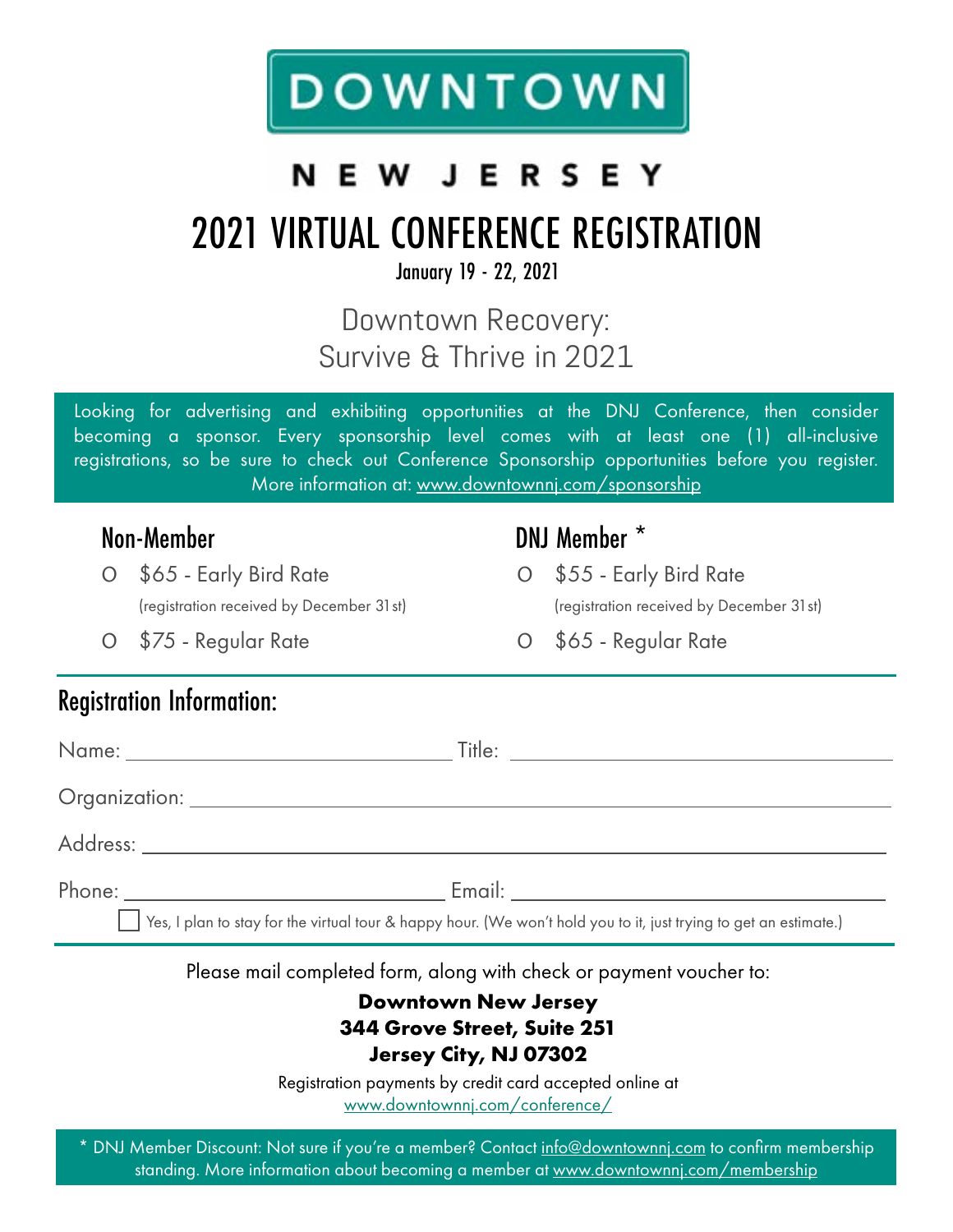

## Downtown Recovery: Survive & Thrive in 2021

*The DNJ conference perennially hosts over 100 downtown professionals, real estate experts, designers, developers, lawyers, public officials, and community organizers for three days of education, networking, and celebration of achievement. Sponsorship is an affordable way to receive enhanced exposure to this diverse group of dedicated professionals working to make New Jersey downtowns better.* 

## Categories & Benefits:

## Title Sponsor

- •Pre-event messaging, including logo in DNJ advertising, emails, and 6 social dedicated media posts
- Keynote sponsorship
- Clickable banner ad on confer in a splash page
- Logo on opening slide before each session
- Static exhibitor page, in cluding video ad (30 45 secs)
- Live exhibitor  $\log$  count  $\log(2)$  over 4 day period)/ unlimited xh it thendees sponsorship<br>sponsorship<br>e banner ad on conte<br>opening slide bei **Te**<br>opening slide bei **Te**<br>bibitor page **Te** duom (2 over 4<br>bitor advertising in DNJ Nevel<br>year of advertising in DNJ Nevel
- One (1) year of advertising in DNJ Newsletter
- •Six (6) month advertising on DNJ homepage
- •One (1) year advertising on DNJ member page
- Eight (8) event registrations

## Session Sponsor **(2 Sold - Only 4 Left)**

- •Pre-event messaging, including logo in DNJ advertising, emails, and 3 dedicated social media posts
- Single session sponsorship
- •Clickable small sidebar box ad or logo on conference splash page
- •Static exhibitor page, including video ad (30 45 secs)
- •Live exhibitor breakout room (2 over 4 day period)/ unlimited exhibit attendees
- •Six (6) months of advertising in DNJ Newsletter
- •Six (6) month advertising on DNJ member page
- Five (5) event registrations



## Downtown Ally

- •Pre-event messaging, including logo in DNJ advertising, emails, and one (1) dedicated social media post
- •Clickable logo on conference splash page
- •Static exhibitor page, including sponsored video ad (30 - 45 secs)
- •Live exhibitor breakout room (2 over 4 day period)/ unlimited exhibit attendees
- Three (3) event registrations

## **Exhibitor**

- Pre-event messaging, including listing in DNJ advertising, emails, and social media posts
- •Static exhibitor page
- •Live exhibitor breakout room (2 over 4 day period)/ unlimited exhibit attendees
- One (1) event registration

## DNJ Booster Club

- •Pre-event messaging, including logo in DNJ advertising, emails, and social media posts
- •Clickable logo on conference splash page
- One (1) event registration

www.DOWNTOWNNJ.com

[info@downtownnj.com](mailto:info%40downtownnj.com?subject=DNJ%20Conference%20Inquiry) 201.472.0356 [@DowntownNewJersey](https://www.facebook.com/DowntownNewJersey/) [@DowntownNJ](https://twitter.com/downtownnj)